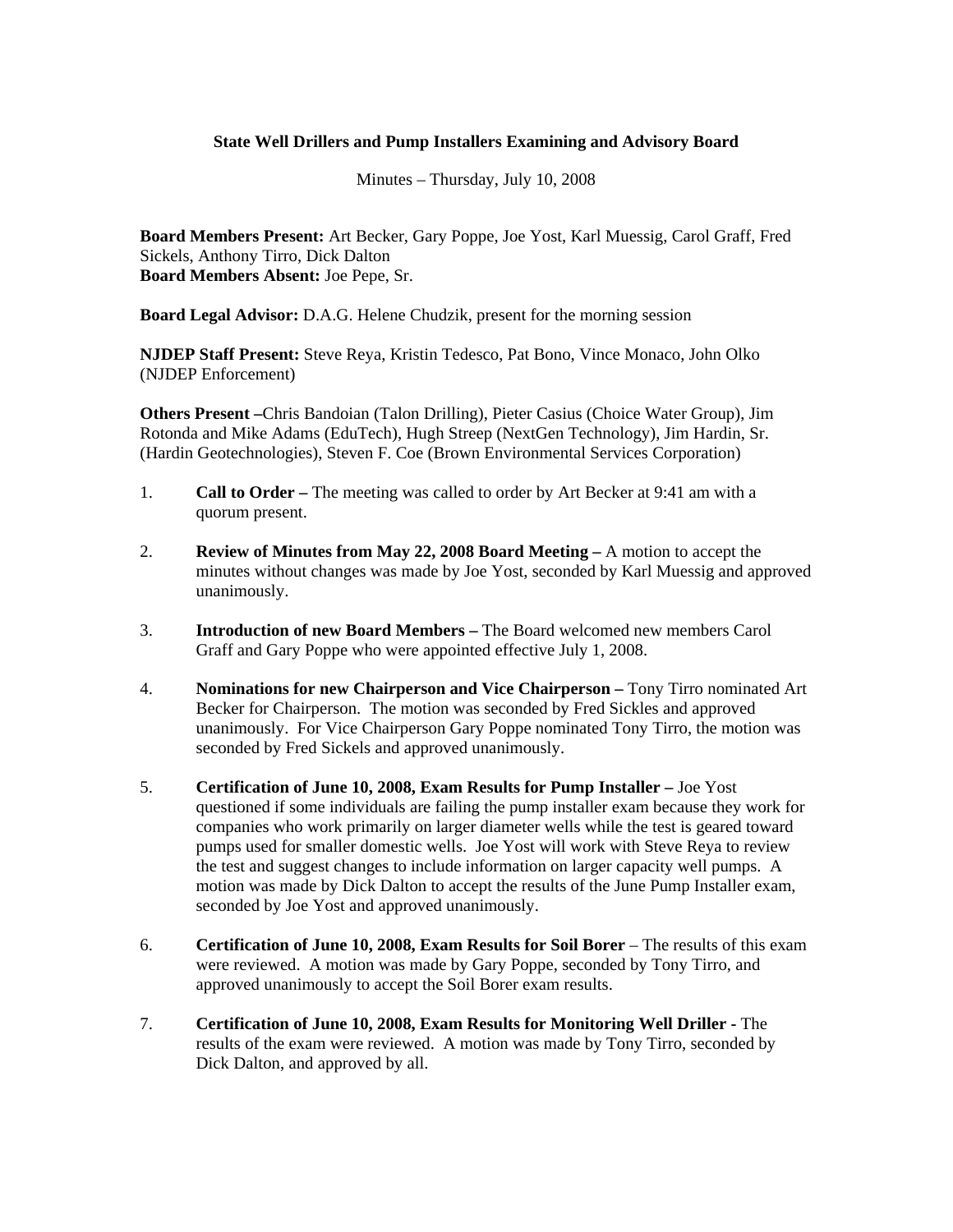- 8. **Challenge of Pieter Casius to Journeyman Class B Exam Questions -** Pieter Casius is challenging his score on the Journeyman Class B exam based on two questions that he believes were incorrectly marked wrong. A motion by Karl Muessig was made at 10:20 a.m., seconded by Gary Poppe and approved unanimously to enter Executive Session to discuss the exam questions. The Board returned to Open Session at 10:30 a.m. A motion was made by Carol Graff, seconded by Tony Tirro and approved unanimously to approve Pieter Casius' Journeyman B license based on additional credit given for his answers.
- 9. **Discussion of Enforcement Actions –** John Olko was present to represent Compliance and Enforcement. Both Enforcement and Water Supply emphasized that due to the current budgetary situation the Department is not available to dedicate more staff or resources to this issue. Gary Poppe expressed concerns that there is no enforcement at all right now so anybody can drill without penalty action being seriously considered. What steps can the Department take to change this? Helene Chudzik stated that the Board and Department need to consider different steps or penalties that can be imposed without taking a license away immediately. Fred Sickels suggested coming up with a more aggressive process with what we can do realistically with available resources. The Department will set up a meeting to discuss a streamlined enforcement matrix that includes major/minor infractions and the appropriate penalties for each infraction.
- 10. **EduTech Well Drilling School –** Jim Rotonda, Director of Training and Mike Adams, Business Manager attended the meeting to present information on EduTech Well Drilling School. The school was developed to help qualified individuals with field experience pass the NJ Soil Borer exam and expand their general industry knowledge. The class covers topics ranging from technical issues on different types of drilling and geology to training participants on how to take a test. The course was going to include drilling a permitted boring to over 50' in depth to meet one of the soil borer application requirements. However, the State historically has not accepted the same well as experience for different individuals. Under current DEP policy the applications of individuals using the same permit number would be denied. EduTech has held two classes with 8-10 individuals per class and is asking what changes can be made to have a 50' well that has been drilled in class meet the application requirement. Jim Rotonda and Mike Adams questioned if each individual would need to drill a separate well or if DEP would allow EduTech to use a blanket permit and drill several borings even though it would fall under the same permit number. Steve Reya stated that in that situation, the prospective drillers could submit a log for the hole they drilled as DEP has allowed in the past for borings submitted as experience that did not require well permits. They would also be required to use EduTech's licensed well driller as a third reference. Joe Yost commented that it is a big environmental impact to drill a separate hole for each when the borings are being drilled into the ground for no real purpose. However, he thinks the purpose of the class is a good one and Art Becker agreed. Steve Reya commented that on the application the individuals have already demonstrated 3 years of experience so it is just a question of how to verify the hands on experience for a boring over 50'. It is not uncommon for multiple drillers' helpers to be involved in drilling one well, especially for larger diameter wells. Several Board members questioned what additional experience is gained from having one helper per driller versus two per driller, or more? Even though the drilling process is well explained it is not the same as actually performing the work. Any decision on this topic can affect other companies and licensing exams in the future. Therefore, Art Becker made a motion to table this topic until the end of the meeting. Carol Graff seconded the motion with all in favor. (See Item #14)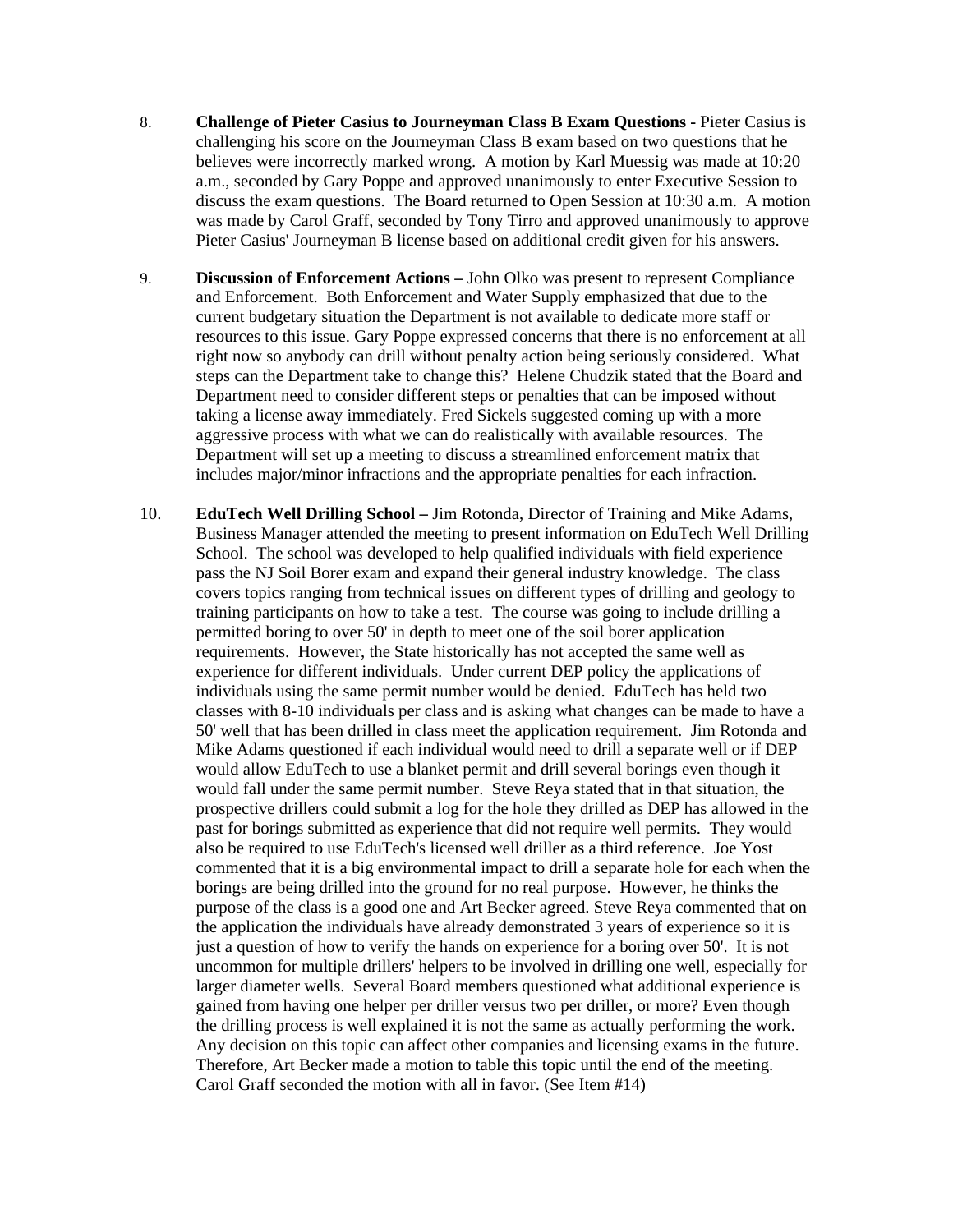11. **Hardin BiSec Geoexchange Pipe –** Hugh Streep (NextGen Technology) and Jim Hardin, Sr. (Hardin Geotechnologies) have joined their firms in an effort to get into the NJ market using the Hardin BiSec Geoexchange Pipe. The pipe is PE 100 construction and not the PE 80 that comprises the 160 psi pipe currently allowed by DEP regulations. The PE 100 pipe has a thermal weld every 20 feet, as well as at the U-bend on the bottom of the loop, unlike the 160 psi pipe currently permitted which has one thermal weld at the U-loop only.

Jim Hardin and Hugh Streep outlined the benefits of the PE 100 pipe, stating that in theory it should last longer and in using this material outside NJ they have dropped costs of approximately 50% over standard geothermal systems by using fewer boreholes in the field. In addition, fewer wells would mean that this product could be marketed for smaller sites where geothermal applications were not practical in the past, which would be a benefit in industrialized States like NJ.

Art Becker said one concern is the grout ports located every 1 1/2 feet up the column on the 3.2" pipe that could create potential for pockets of grout to develop. Hardin Geotechnologies responded that the grouting issue is addressed by the traditional method of grouting bottom to top and verifying the theoretical amount of grout the hole should take. Art Becker questioned what the effect would be of not having the ports. The pipe is currently recommended for non-cementitious grouting and more information needs to be gathered on the effect of using cementitious grout with a lot of sand. The Board mentioned that even the bentonite-based thermal grouts would be quite dense and may not be practical. Hardin responded that they have a set of recommended drilling procedures in place for this product and initially send out a training crew on each site to make sure those procedures are followed. In addition, to address these issues they are investigating the possibility of expanding the inner and outer holes. The deepest hole the pipe was previously installed in was 500 feet, while the average is around 320 feet. Hardin said the current pipe (3.2 inches) is always installed in a 4.5" borehole and grouted with ¾" to 1" tremie pipe. The next generation pipe he is developing would be a larger diameter pipe, and would be recommended for use in a 5" borehole.

Some members of the Board still expressed concerns with the small annular space and grout port diameter. Jim Hardin noted that they verified adequate grouting in the past by calculating the theoretical grout volume of the annulus and comparing it to the volume of grout mix used. The Board discussed whether that would be acceptable or if channeling could occur. It was also discussed how, in consolidated formations, the hole could take a large amount of grout due to large fractures, while other areas could still have voids. More information is required by the Board before any final determination on applications for the Hardin pipe is made.

The Board stated that in order to gain approval to use this product in NJ more information must be gathered to demonstrate that it conforms to DEP standards. The pressure rating for approved PE 80 pipe is 160 psi. Steve Reya questioned if it was possible to obtain ASTM certification for the PE 100 pipe given that it is not the standard cylindrical pipe and has a unique shape with grouting ports. Jim Hardin responded saying ASTM had not certified the pipe but it has been pressure tested to approximately 150 psi and should theoretically go up to 200 psi.

Hardin and NextGen will be required to submit information which demonstrates that the pipe conforms to or exceeds current DEP standards, including anything on pressure rating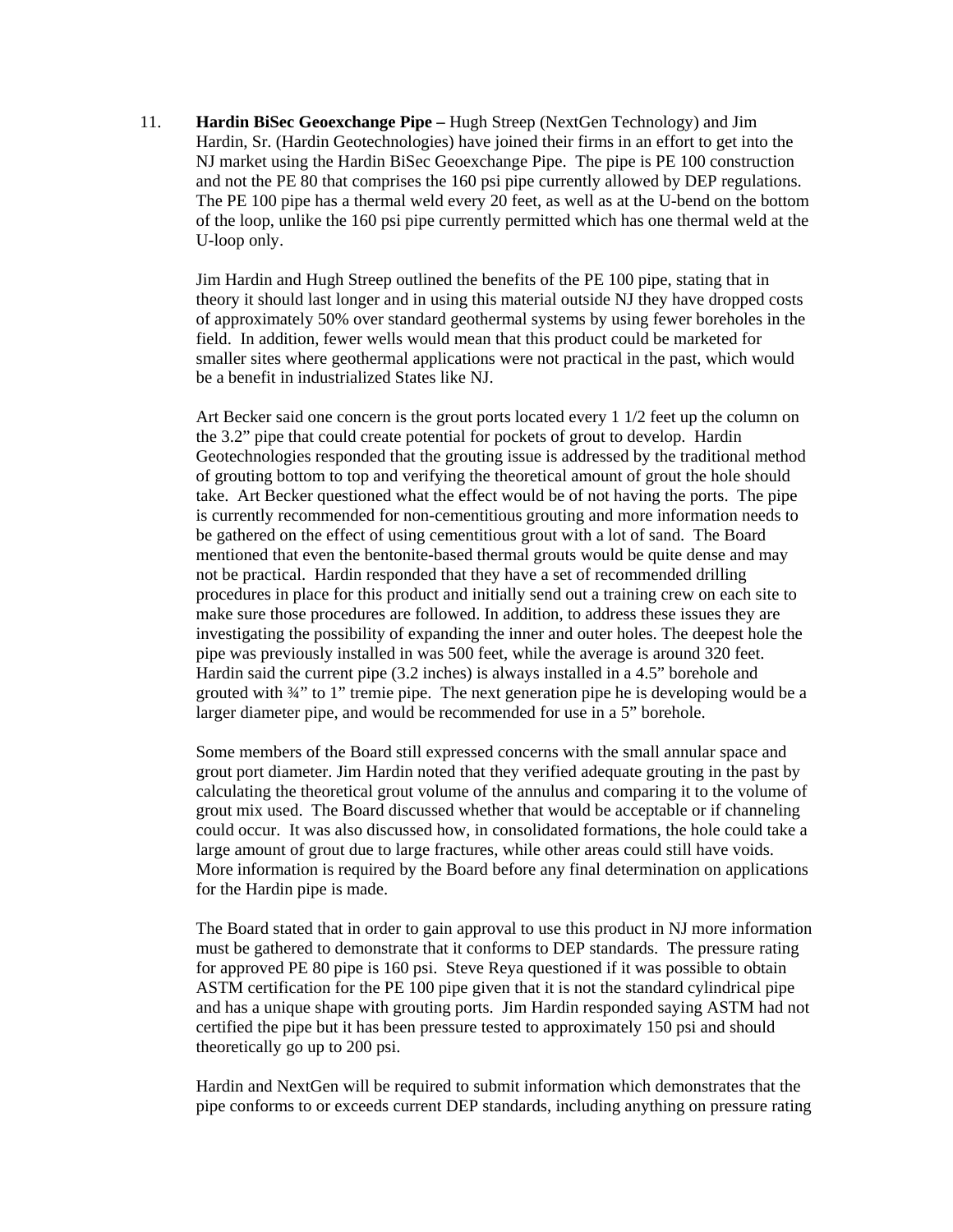for the PE 100 pipe will be submitted to the Board and the Department for approval. Hardin will also provide more detailed information on current projects in other States (Michigan, Illinois, and Ohio). Once this information is received the DEP and the Board will move expeditiously to revisit the use of this product. If the pipe specifications are found to be acceptable by the Board and the Bureau, a test project may be approved at a site in NJ.

12. **Direct Push Technology by Brown Environmental Services Corporation –** Steve Coe, Brown Environmental Services Corporation, presented a new design for direct push remediation well installation. Internal staff review feels this technology meets the intent of a driven well but the Department is looking for Board input before issuing a statement to Mr. Coe saying this is permissible. This technology is used to offset the cost of mobilizing Hollow Stem Auger rigs for the installation of Remediation points. By using the proposed direct push method, more information will be gathered on the contaminated site to outline an effective treatment technique. The wells can be laid in a grid pattern and will focus on source area elimination or attenuation. Mr. Coe stated that 70-80% of the wells are less than 25 feet deep. The wells conform to the regulations since they are driven without a resulting annular space. The Board reiterated that nothing on the well can exceed the diameter of the driven point or it would not be permissible to use this direct push technology. These wells will be used only for applications in a sand aquifer and will be abandoned and tremie grouted in place. A deviation is required because PVC can't be driven into a standard undersized borehole according to the regulations. No further action is required from the Board.

## 13. **Program Updates –**

- Karl Muessig asked if there is a way for the Department to have drillers send in geophysical logs with the well records on larger capacity wells greater than 500 feet. This requirement has been placed on well permit in the past. However, given limited staffing resources the Department will need to determine the current feasibility of this requirement. Steve Reya will check with Lynn Stout of DEP to see what can be done.
- Steve Reya provided an update on the license renewals for all well drillers and pump installers. All but 19% of Pump Installers had renewed their licenses. All but 20.7% of licensed well drillers had renewed their licenses as of June 30, 2008. The well drillers and pump installers still have six months to renew their licenses provided they pay the late license renewal fee. Steve will email a list of lapsed drillers to the Board members.
- Pat Bono provided an update on the implementation of location requirements and the development of e-permitting submissions. The "new" location requirements took effect July 1, 2008 and the Department is continuing to work with the well drillers on the transition. Training will be provided in September on the NJGeoWeb program, which will replace I-mapNJ. E-Permitting testing took place during June and July and the Department hopes to have e-permitting up and running by the end of the year. A significant effort on the part of the well permitting program staff has been spent on this project. If development is far enough along, a demo will be provided for the Board at the September meeting.